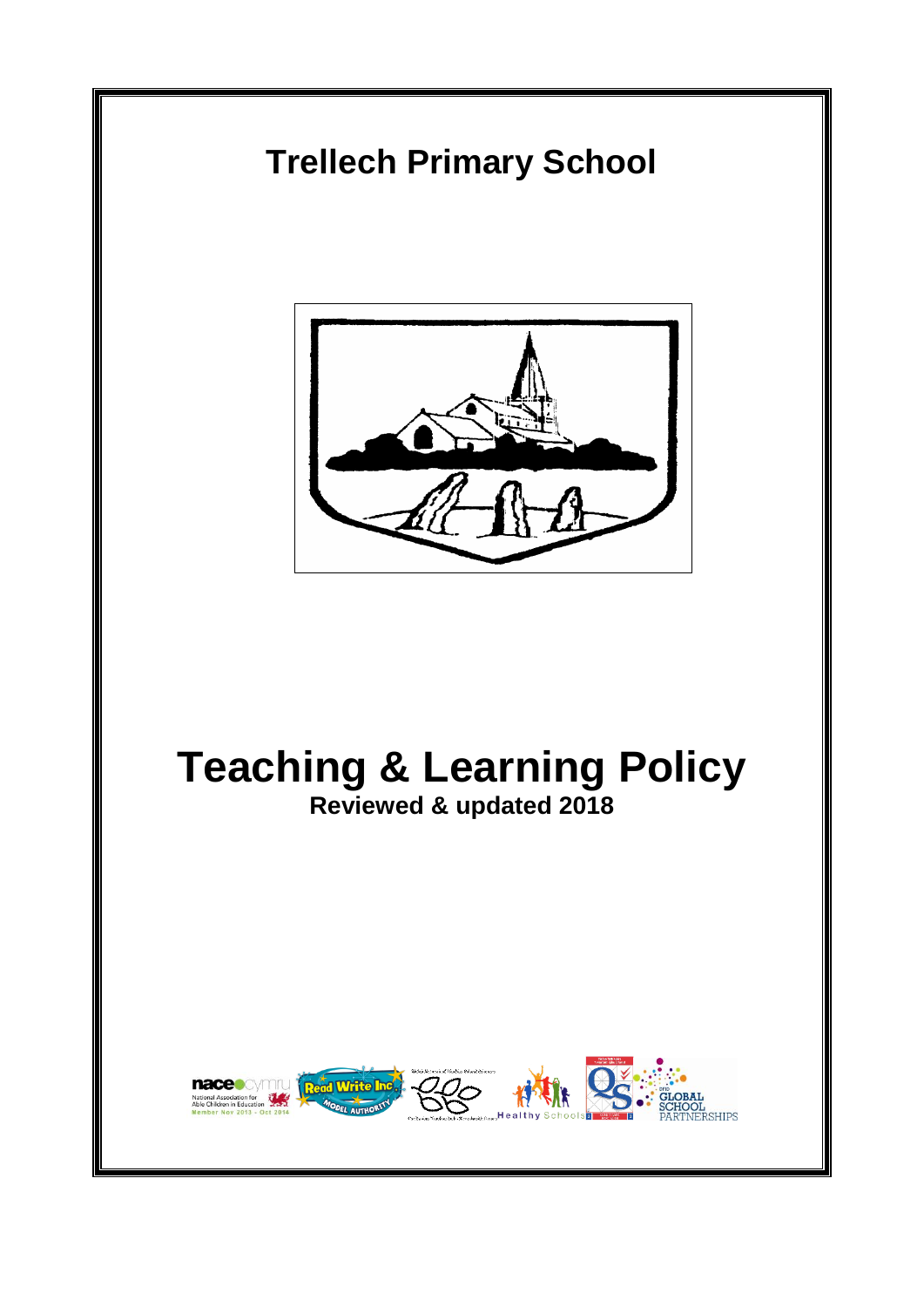# **Trellech Primary School**

# **Teaching and Learning Policy**

# **Purposes**

The purposes of this policy are to:-

- Promote and share understanding of what makes effective teaching and learning and ensure pupil entitlement.
- Promote the progress of all pupils.
- Provide an agreed basis on which to evaluate effectiveness in teaching and learning and so inform the school's self-evaluation process.
- Support continuous professional development.
- Contribute to the effective delivery of performance management within the school
- Share good practice.
- Influence the school's improvement plan for improvement by informing curriculum planning and assessment.

# **Rationale**

Teaching and Learning are at the centre of school life. Teaching is the means by which we offer, and put into practice, a curriculum which is broad and balanced, meeting the requirements of the Curriculum 2008 and Foundation Phase documents, Religious Education Agreed Syllabus, National Literacy& Numeracy Framework, Digital Competency Framework and Personal, Social and Education. From September 2016, the school has trialled and implemented its own bespoke curriculum, incorporating elements of 'Successful Futures' curriculum reform, using a thematic approach with the Four Purposes and the six Areas of Learning and Experience (AOLEs) at its core.

WG's (2008) vision is that all young people should have 'the opportunity to reach their full potential'. NC 2008, Foundation Phase practice, LNF, DCF and from 2019, 'Successful Futures' will provide opportunities, challenges and aims to be up-to-date and motivating for all learners.

This policy outlines the good practice expected of all teachers and staff and should enable individuals to reflect upon their own strategies and style of teaching. It will also influence the way the curriculum is taught and ensure that our pupils experience a consistent approach throughout the school. This policy aims to ensure that the children at our school are provided with high quality learning experiences that lead to a consistently high level of pupil achievement.

As a pioneer school, Trellech provides a range of creative, rich learning experiences driven by the Four Purposes. Pupils are encouraged to be:

- Ambitious capable learners
- Enterprising, creative contributors
- Healthy, confident individuals
- Ethical informed citizens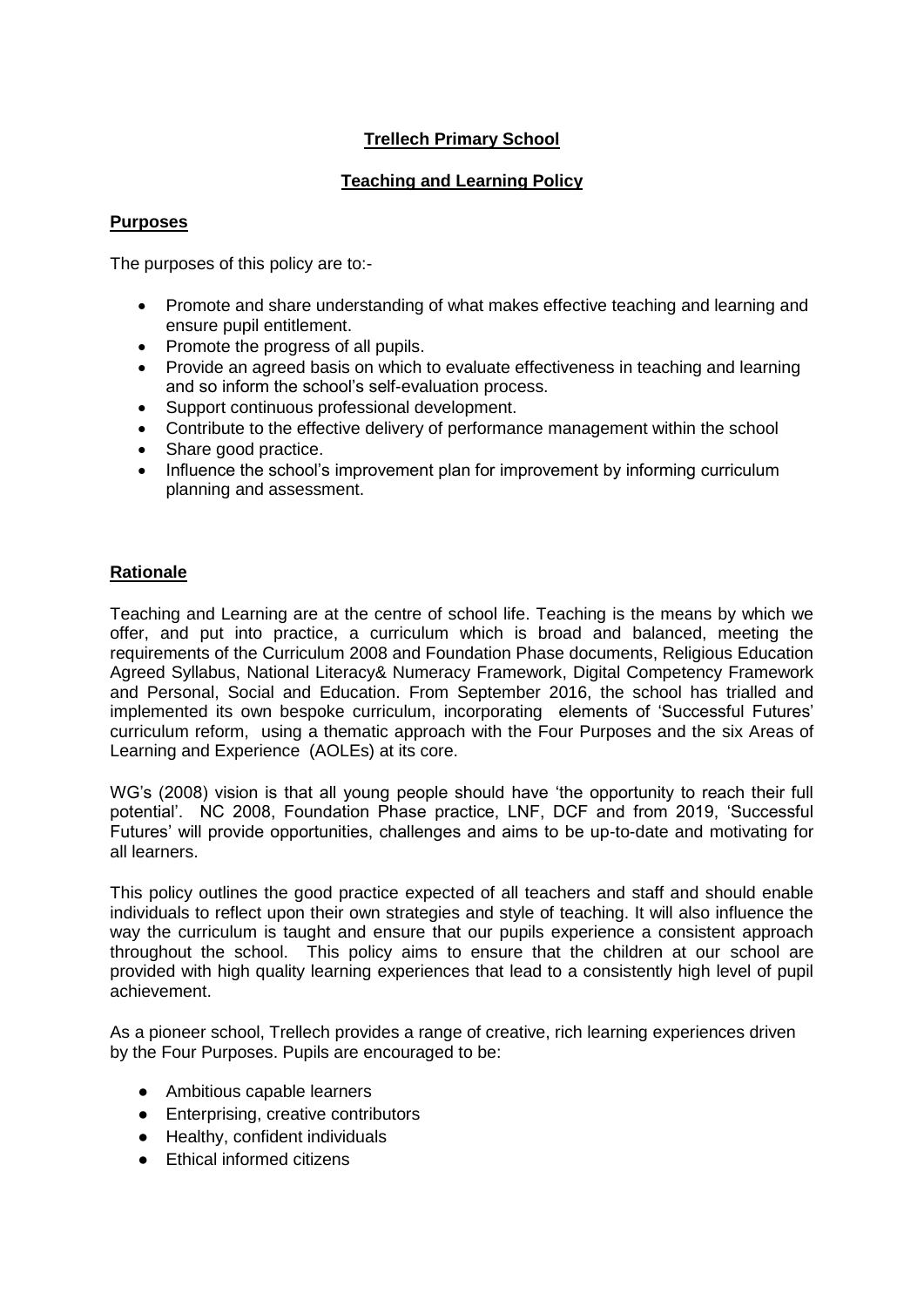Curriculum reform is a key feature of the school's improvement processes. Over the last two years, we have:

- reviewed planning in light of Welsh Government recommendations and implemented changes to the curriculum
- ensured a sound understanding of the pedagogical principles and creativity as outlined in Successful Futures, with a focus on metacognition, assessment for learning, creativity and pupil voice
- aligned planning to the four purposes and continued to raise the profile of assessment for learning

Staff work collaboratively to develop medium term planning that include the national curriculum skills to be taught, the application of literacy and numeracy framework objectives, pupils' ideas and the four purposes. This allows staff to innovate, yet ensure necessary coverage and skills progression. All staff actively engage in collaborative planning to ensure continuity and progression of skills.

Teachers share the planned curriculum skills with pupils and pupils decide on the context for the skills they will be developing. This gives pupils a sense of empowerment and helps them to engage with the learning experiences. Teachers refer to the skills and the four purposes in lessons.

# **Effective Teaching and Learning Principles**

- Equips learners for life in its broadest sense.
- Engages with valued forms of knowledge.
- Recognises the importance of prior experience and learning.
- Requires the teacher to scaffold learning.
- Needs assessment to be congruent with learning.
- Promotes the active engagement of the learner.
- Recognises young children learn best through a range of quality experiences .
- Fosters both individual and social processes and outcomes.
- Recognises the significance of informal learning.
- Depends on teacher learning.
- Demands consistent policy frameworks with support for teaching and learning as their primary focus.

# Teaching and Learning Philosophy

Our school is a place of learning where all should have the opportunity to develop their skills and talents, to fulfil their potential and achieve excellence, irrespective of ability, disability, social background, culture or gender. We aim to produce learners who are motivated and effective, increasingly more responsible for their own learning, able to make use of the new technologies and those who will be able to learn and apply new skills effectively throughout their lives, whether in school, the workplace or at home.

# Our school's Core Purpose

ALL staff are dedicated to the nurturing and development of ALL children. We are passionate about teaching the skills, attitudes and values that will enable them to live healthy, happy and fulfilling lives, now, and in the future. Everything we do must work for our children and their learning!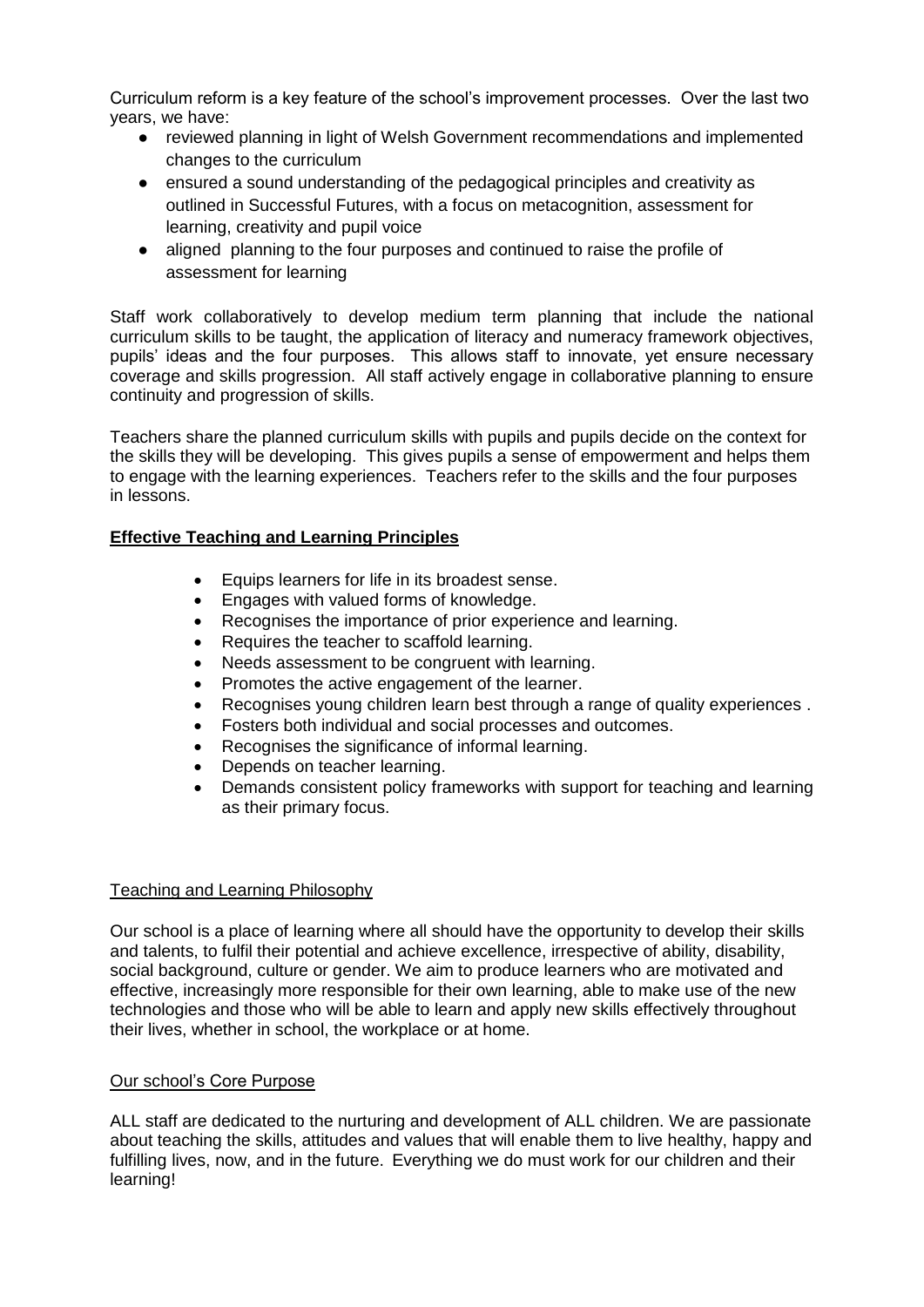Learning and teaching are processes of co-operative teamwork and the involvement of parents, governors and others in the community is welcomed and encouraged.

Our '5-a-Day' Culture

## **1. Inspiration**

Give every child the opportunity to achieve their own potential. Discover their talents and help them grow and flourish.

#### **2. Expectation**  High Expectations = High Standards

#### **3. Modelled Behaviour**

We learn from everything we experience. What can we learn from each other?

#### **4. Challenge**

Continue to challenge and improve teaching and learning.

#### **5. Smile**

Make a difference every day – make someone smile!

In addition to our Core Purpose and 5-a-day culture, the school community is encouraged to consider our THINK philosophy when addressing others and also to collaborate on the school's agreed values. This includes our Gold Leaf Tree, where children are identified for demonstrating our values throughout the school day, and celebrated by placing a golden leaf on the values tree.

We believe that children learn best when they:-

- Are happy, feel valued, respected and cared for.
- Are engaged, appropriately challenged, stimulated and extended.
- Acquire new knowledge, skills, concepts and attitudes, develop ideas and increase their understanding.
- Are motivated to work to the best of their ability.
- Show interest in their learning and sustain concentration.
- Make good progress and achieve success.
- Develop independent learning strategies.
- Understand what they are doing, how well they have done and how they can improve.
- Are given tasks which match or extend their ability.
- Are confident, feel secure and are aware of expectations.

All pupils are entitled to:-

- Teaching of good quality.
- Feedback on their progress.
- Clear targets for improvement.
- Advice and support.

In our teaching we enable children to:-

- Develop lively, enquiring minds to question and discuss rationally.
- Acquire knowledge and skills relevant to adult life.
- Be responsible for their own actions.
- Be aware of their effect on others.
- Respect the rights of others as being equal to their own.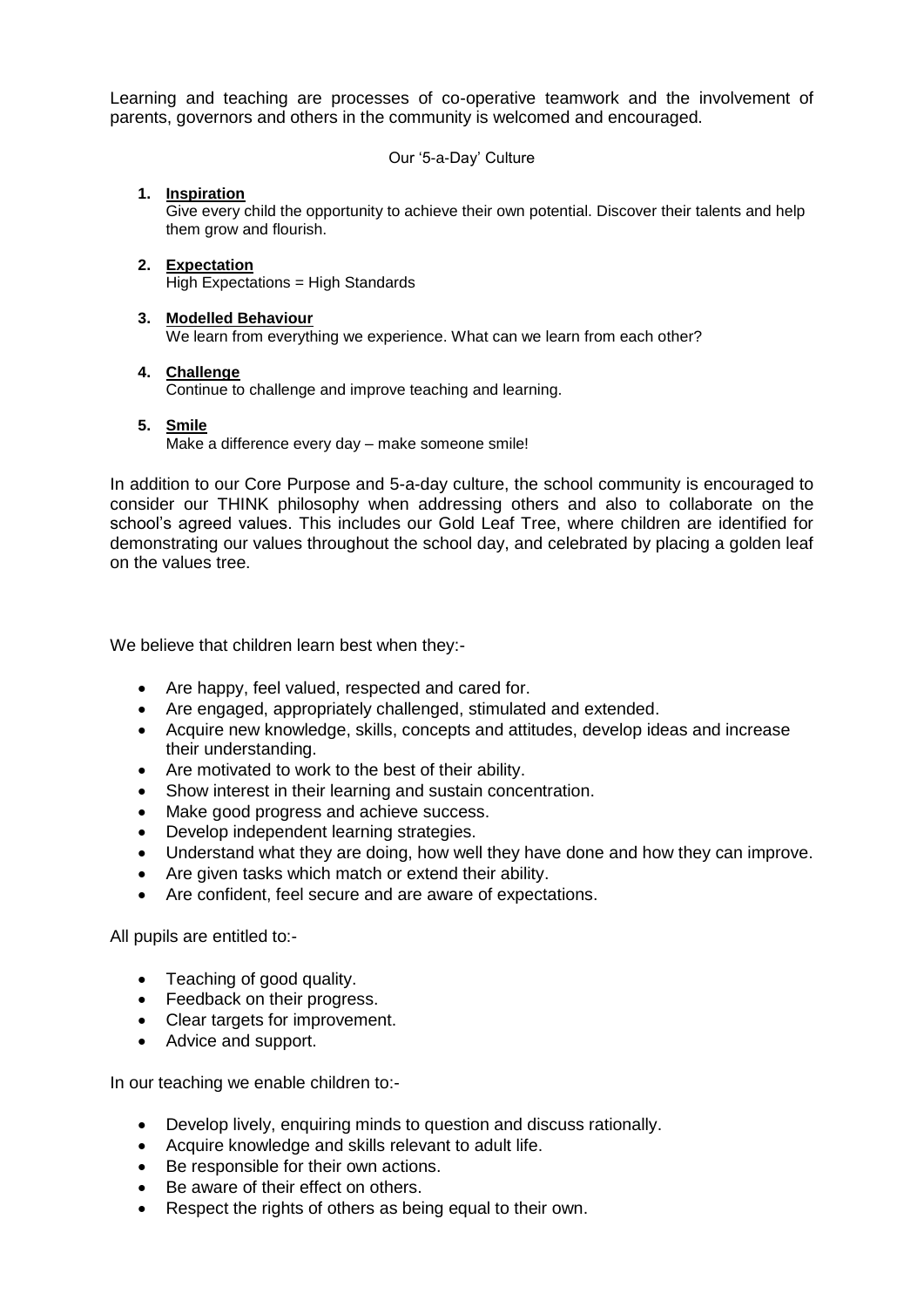Understand and respect religious, moral and ethical values.

For teaching and learning to be successful and motivating for teachers and learners alike, it should promote:-

- A focus on developing learning rather than merely transferring information and facts.
- Collaborative learning where learners learn from each other in pairs and small groups.
- Active and interactive learning use of a variety of resources that allow all pupils to participate.
- Develop thinking, especially questioning, planning, problem solving, creative and critical thinking skills.
- Determining success criteria so that learners are aware of what they can do, what they need to do to improve and how to do it.
- Reflection of what has been learned and how the learning has occurred.
- Assessment for learning strategies that focuses on next steps.

Improved classroom practice will enable learners to:-

- Think for themselves.
- Improve the quality of their speaking and listening.
- Develop bilingual skills.
- Gain a deeper understanding of topics.
- Be more critical of evidence.
- Make reasoned judgements and decisions rather than jumping to conclusions.
- Understand and hasten their progress.
- Achieve better quality outcomes.
- Take greater responsibility for their learning.
- Develop increased self-confidence.
- Engage in self assessment and peer assessment.
- Be better prepared for the challenges of school and the wider world.

# **Effective Teaching and Learning**

We recognise that teaching is most effective when teachers:-

- Demonstrate and model good knowledge skills and understanding when presenting and delivering sessions/topics.
- Challenge and inspire pupils.
- Use methods, approaches and styles which enable all pupils to learn effectively.
- Manage pupils well and secure high standards of behaviour.
- Use time, support staff and other resources effectively.
- Assess pupils' learning thoroughly and use assessments to help and develop pupils' progress.
- Target setting with pupils.
- Use assessment evidence to plan effectively, setting appropriate objectives that pupils understand and share success criteria.
- Use home/school liaison effectively to reinforce and/or extend what is learnt in school.

All teachers are entitled to:-

- Regular evaluation of their work.
- **•** Feedback on their effectiveness.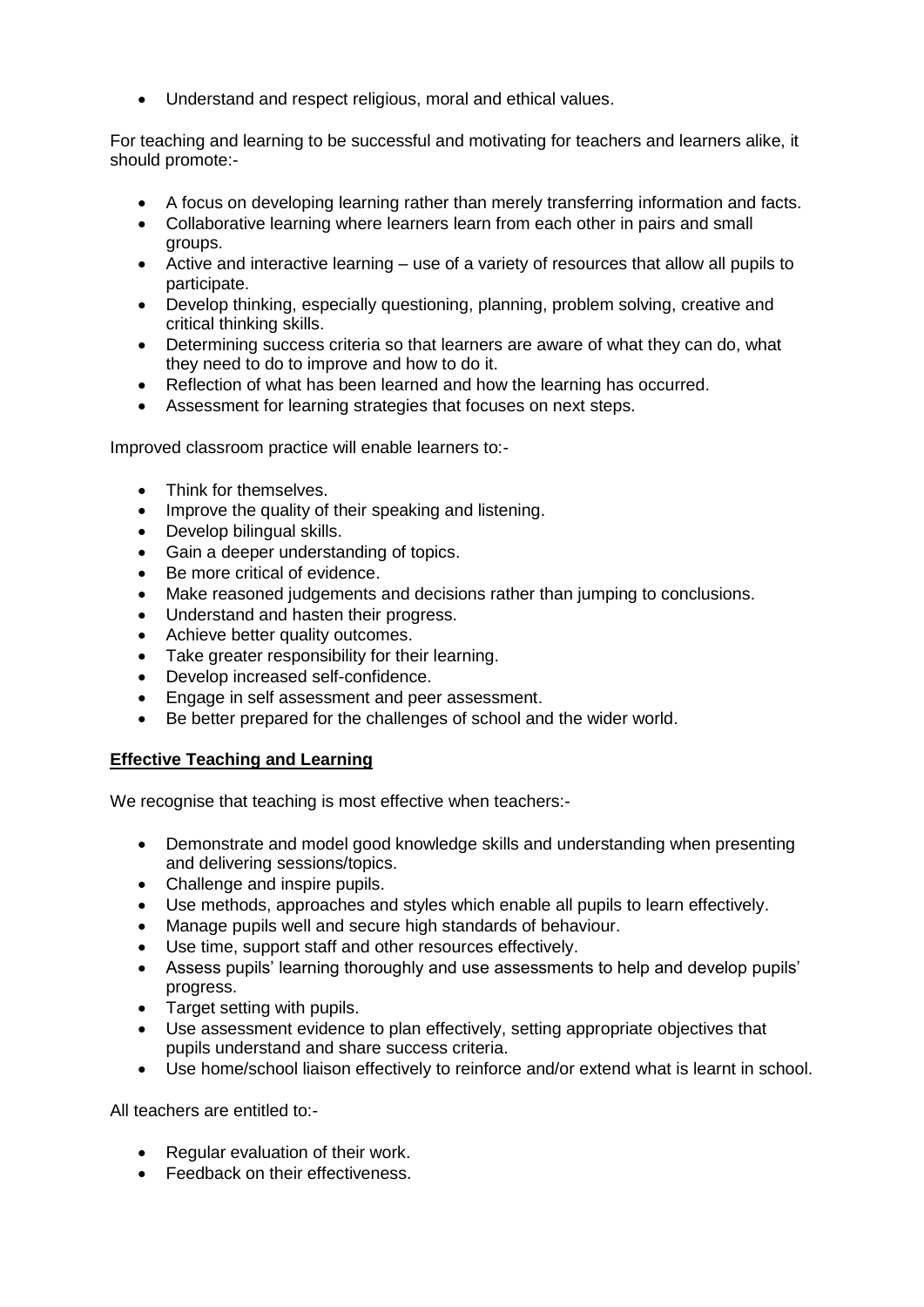Professional development opportunities which support their continuing effectiveness and the needs of the school and the community

Teachers need to arrange time to observe, assess, reflect and review achievements with each child on a regular basis. The child should be involved in this process by the encouragement of self appraisal, target setting. Assessment is an integral part of the teaching and learning process.

#### **Our Learning Environment**

Children learn best when they feel happy, secure, confident and valued*.* There will be

evidence in the classroom of:-

- A familiar routine.
- Praise and respect for others and our environment.
- Talking and listening to adults and each other.
- Increasing independence and responsibility.
- Enthusiastic, creative and self motivated pupils learning.
- A caring attitude.
- Tasks they can succeed in.
- Positive attitudes towards taking risks in their learning.

Children learn best when their surroundings are lively & interesting*.* There will be evidence

in the classroom of:-

- Stimulating displays reflecting a range of curriculum areas.
- Children's work being valued and celebrated.
- Interactive displays.
- Opportunities to be imaginative and creative.
- Wide variety of activities and extension tasks.
- Giving time to talk about their own interests.
- Well resourced reading area.

Children learn best when they have access to a range of appropriate resources*.* There will be evidence in the classroom of:-

- Organisation so that children know where things are.
- Labelling appropriate to age group.
- Clearly marked and accessible learning areas.
- Children taking responsibility for the care of all resources.
- Allowance for experimentation in a safe and controlled way.
- Ease of access to frequently used resources.

Children learn best when they have entitlement to the full range of the curriculum irrespective of ability or disability, social background, culture or gender: There will be evidence in the classroom of:

- Teaching adapted for a range of learning styles.
- Challenge for more able children.
- Appropriate support for less able children.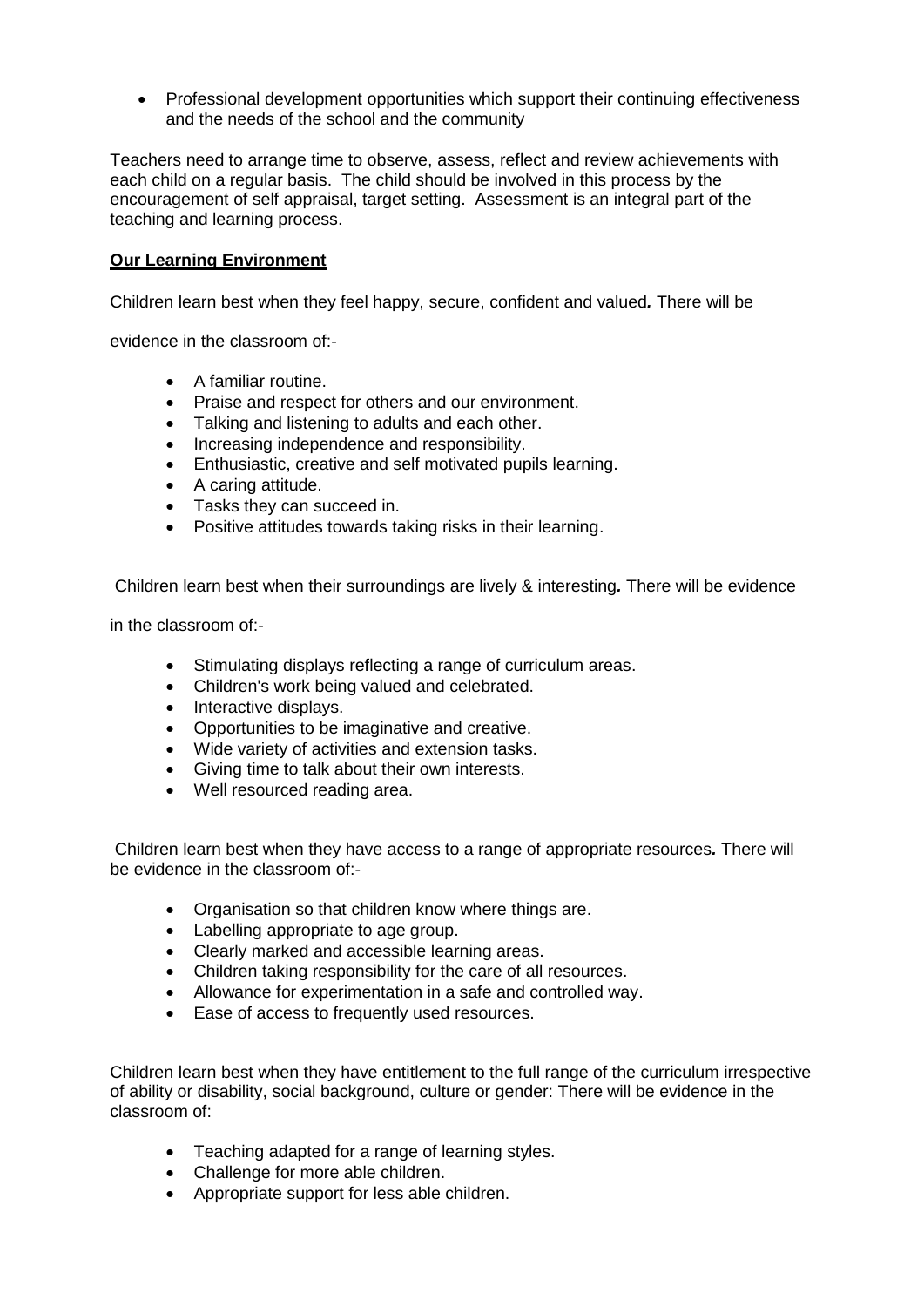- Effective use of teaching assistants to support children.
- Resources which reflect a variety of cultures, beliefs and religions.

Children learn best when they have time to reflect and talk about their experiences: There will be evidence in the classroom of:-

- Time for relevant talk and discussion, self and peer assessment.
- Talk being valued, through children and adults listening and responding to each other.
- Children discussing and completing tasks in pairs and groups.
- Development of active listening skills.
- Opportunities for reflection and concentration.

Children learn best when they are making progress and are able to celebrate their achievements: There will be evidence in the classroom of:-

- Praise and encouragement.
- Systems of reward.
- Children's work displayed and valued .
- Analysis of work with teacher.
- Children's assessment of their work and setting of own learning targets.
- Shared reading stories across years.
- Sharing work with other teachers and children.

Children learn best when they have opportunities for practical, relevant exploration of ideas: There will be evidence in the classroom of:-

- Investigations.
- Problem solving.
- Opportunities for practical activities reflected across the curriculum.
- A variety of teaching and learning strategies.

Children learn best when they are able to work collaboratively as well as independently: There will be evidence in the classroom of:-

- Individual and collaborative work time allowed for children to consolidate and extend their own learning.
- Flexible groupings related to the task in hand mixed, set, ability, peer grouping, preferred learning style.
- Child led learning.

Children learn best when they know what is expected of them: There will be evidence in the

classroom of:-

- Clear instructions and focused learning and skills targets.
- Teachers checking children's understanding.
- The school's expectations and consequences clearly displayed in a way relevant to their age and level of understanding.
- Boundaries for behaviour and mutual respect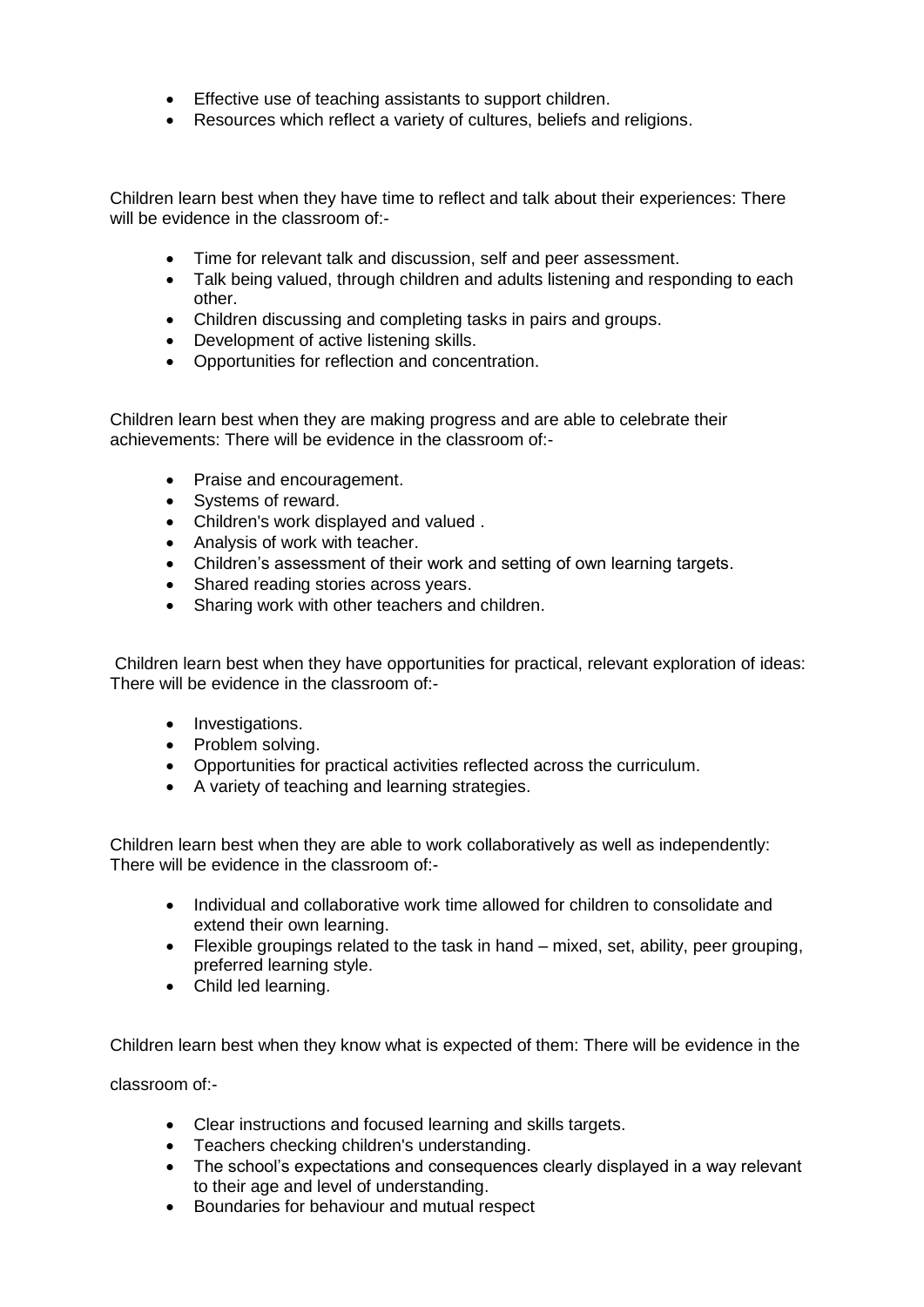• High expectations.

Children learn best when work is matched to their individual needs: There will be evidence in

the classroom of:-

- Work planned for different abilities and learning styles.
- Support for identified children.
- Continuous assessment.
- A range of appropriate resources.
- Accessible learning areas which reflect a range of abilities.
- Children working on task.
- Children feeling secure, confident and valued.
- Questions which help children consolidate and extend thinking.

Children learn best when learning is relevant to their lives in the wider community: There will be evidence of:-

- Visitors representing different sectors of the community local and wider community.
- Visits to places outside and within the local community.
- Topic work related to global issues.

# **Evaluating our effectiveness**

We recognise that teaching should always be evaluated in terms of its impact on pupils' learning and what makes it successful. Learning should be evaluated as effective when it secures good progress for all pupils.

Teaching and Learning can be evaluated through:-

- Identifying the sharing of good practice within school.
- Monitoring the range of teaching and learning activities.
- Review and updating of teaching and learning training.
- Evaluation of the effectiveness of any training undertaken.
- Planning.
- Assessment records and evidence.
- Classroom observation.
- Work Sampling
- Learning walks.
- Observing pupils at play.
- Assessment for learning strategies.
- Self and peer assessment.
- Data analysis.
- Moderated work.
- Staff and pupil interviews/questionnaires.
- **Parent consultations**

We make effective use of the Excellence in Teaching Framework to support our evaluations of lessons, identification of good practice, and monitoring of progress and standards.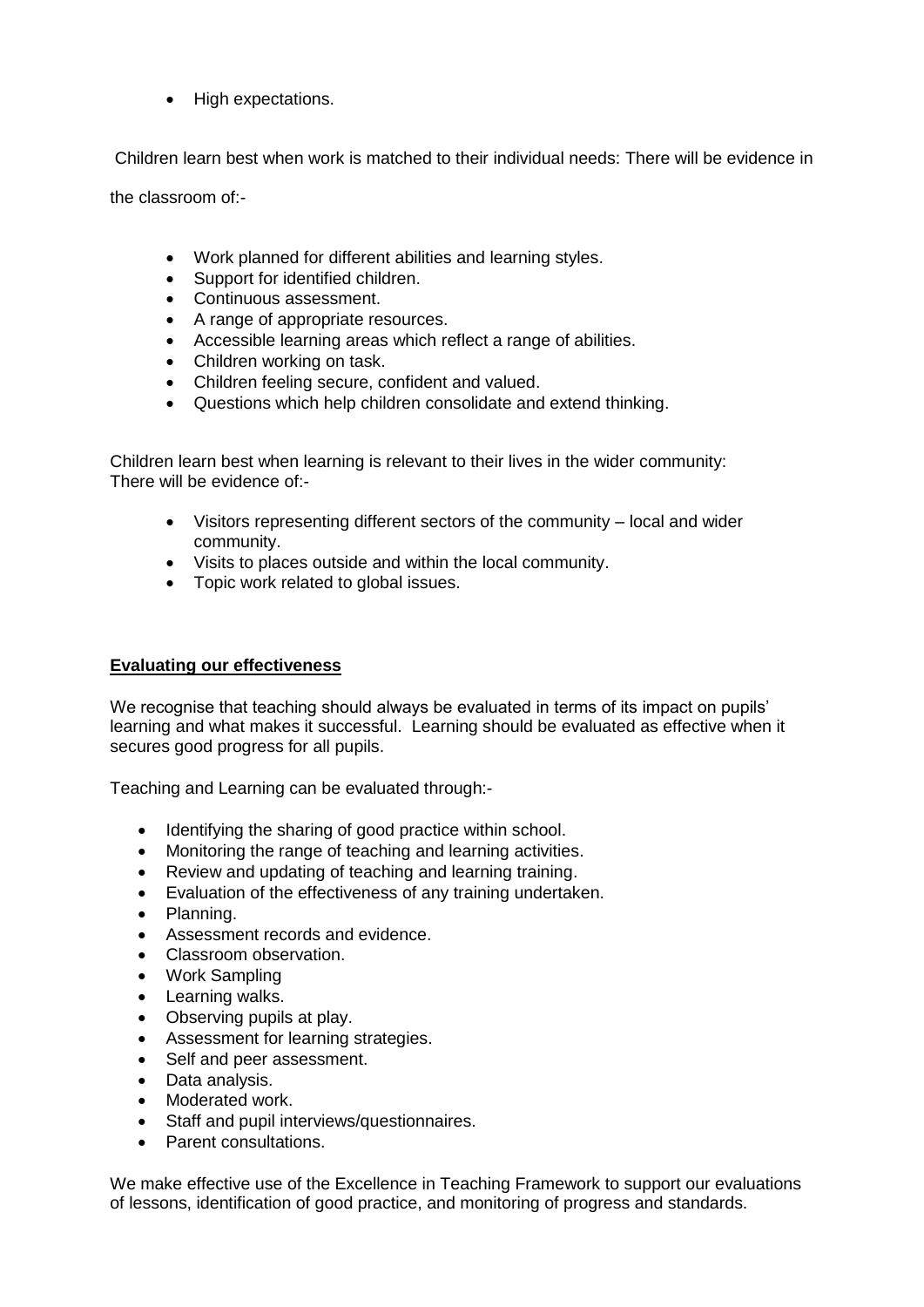# **The role of governors**

Our governors support, monitor and review the school policies on Teaching and Learning. In particular they:

- support the use of appropriate teaching strategies by allocating resources effectively;
- ensure that the school buildings and premises are best used to support successful teaching and learning;
- monitor teaching strategies in the light of health and safety regulations;
- monitor how effective teaching and learning strategies are in terms of raising pupil attainment;
- ensure that staff development and performance management policies promote good quality teaching;
- monitor the effectiveness of the school's teaching and learning policies through the school self-review processes. These include reports/presentations from subject leaders, headteacher's reports to governors as well as a review of the in-service training sessions attended by our staff.

# **The role of parents**

We believe that parents have a fundamental role to play in helping children to learn. We do all we can to inform parents about what and how their children are learning by:

- hosting parents' workshops and open mornings to explain our school strategies;
- providing parent consultation evenings for individual feedback twice a year;
- sending information to parents via blogs and web pages outlining the topics that the children will be studying during that term at school;
- sending annual reports to parents in which we explain the effort and achievement made by each child and indicate how the child can improve further;
- working with parents to show how they can support their children with homework. We suggest, for example, phonic activities, shared reading strategies, and support for older children with their projects and investigative work.

We believe that parents have the responsibility to support their children and the school in implementing school policies. We encourage parents to:

- $\checkmark$  ensure that their child has the best attendance record possible;
- $\checkmark$  ensure that their child is equipped for school with the correct, named uniform and PE kit;
- $\checkmark$  inform school if there are matters outside of school that are likely to affect a child's performance or behaviour at school;
- $\checkmark$  promote a positive attitude towards school and learning in general;

# **Equality Statement**

We do not discriminate (either directly or indirectly) against anyone on the grounds of their gender, race, colour, ethnic origin, religion, ability, disability or any aspect of their social/cultural background. Furthermore, the school community is committed to countering all forms of racial prejudice and discrimination. All the practices and procedures detailed in this policy are designed to be inclusive and promote equal opportunities and cultural diversity

# **MAT Statement**

In Trellech, 'more able and talented' encompasses an identified proportion of the total school population and is used to describe pupils who require enriched and extended opportunities across and beyond the curriculum in order to develop their abilities in one or more areas. In